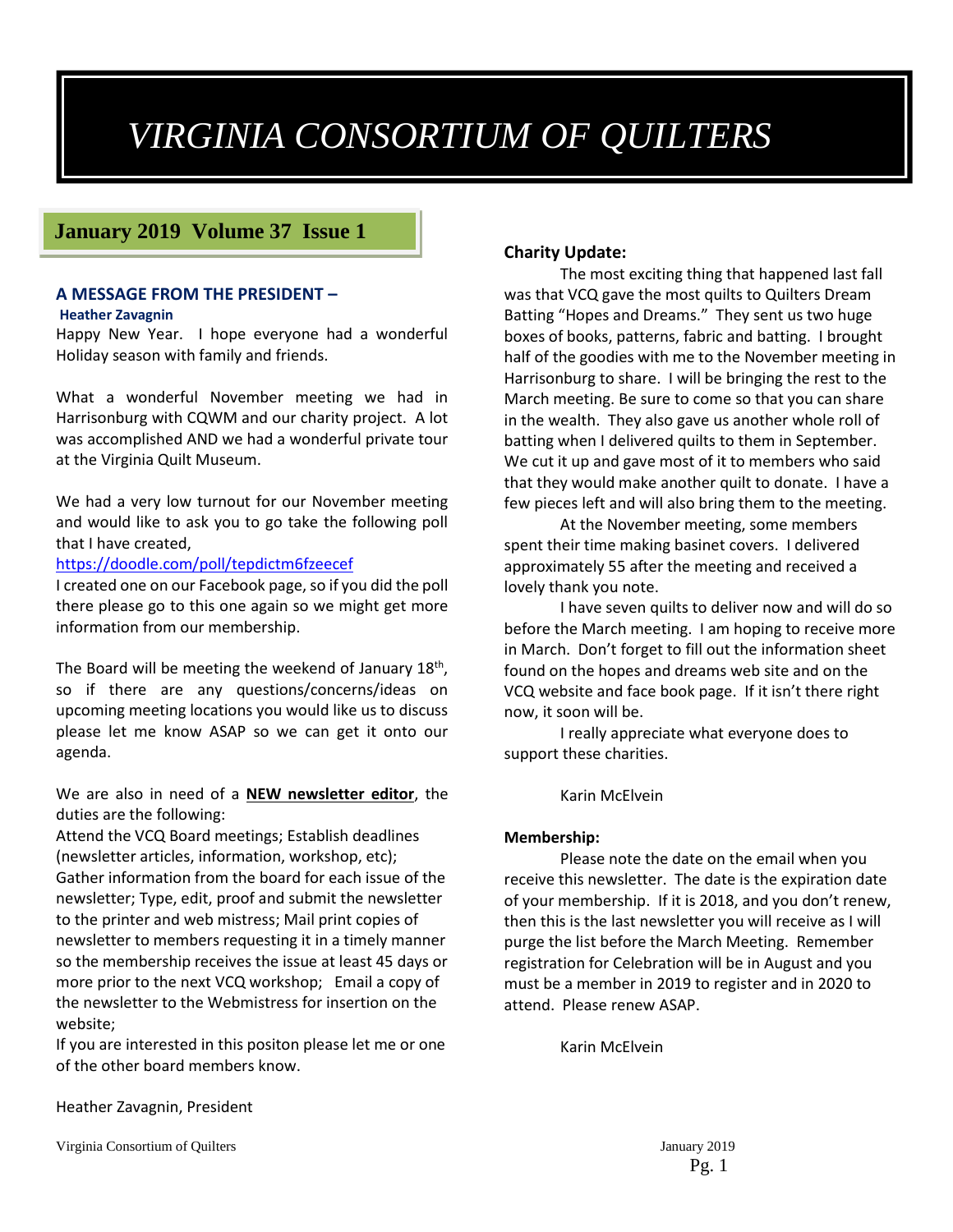# *MEET YOUR BOARD OF DIRECTORS*

### **VCQ Board & Area Reps 2016**

|                | <b>Position</b>            | <b>Name</b>         | Phone        | E-mail                           |
|----------------|----------------------------|---------------------|--------------|----------------------------------|
| 1              | President                  | Heather Zavagnin    | 770-845-5190 | president@vcq.org                |
| $\overline{2}$ | <b>VP</b>                  | <b>Betsy Powell</b> | 757-622-0993 | vicepresident@vcq.org            |
| 3              | <b>Secretary</b>           | <b>Susan Fulton</b> | 804-633-5926 | secretary@vcq.org                |
| 4              | <b>Treasurer</b>           | Karen Brewster      | 703-732-6283 | treasurer@vcq.org                |
| 5              | Membership                 | Karin McElvein      | 757-572-1569 | membership@vcq.org               |
| 6              | <b>Historian</b>           | Joan McGowan        | 703-323-6048 | historian@vcq.org                |
| 7              | <b>Programs</b>            | Elizabeth Gibson    | 703-481-6879 | programs@vcq.org                 |
|                |                            | Debi Harding        | 757-615-7758 | programs@vcq.org                 |
| 8              | <b>Facilities</b>          | Rose Hall           | 434-363-1011 | facilities@vcq.org               |
| 9              | <b>Newsletter</b>          | <b>VACANT</b>       |              | newsletter@vcq.org               |
| 10             | <b>Web Mistress</b>        | Mary Grogan         | 202-262-0142 | maryg@infovisions.org            |
| 11             | <b>Publicity</b>           | Ann Tinsman         | 540-894-5546 | publicity@vcq.org                |
| 12             | <b>Celebration Chair</b>   | GiGi Dann           | 571-232-6521 | celebration@vcq.org              |
| 13             | <b>Community Service</b>   | Karen DuMont        | 804-233-7750 | kmdumont@comcast.net             |
|                |                            | Karin McElvein      | 757-572-1569 | Karinlisa7@gmail.com             |
| 14             | <b>Documentation</b>       | <b>VACANT</b>       |              |                                  |
|                | <b>Area Reps</b>           |                     |              |                                  |
| $\mathbf{1}$   | <b>Northern VA</b>         | Kathy McCrea        | 703-425-1829 | kathy.mccrea@cox.net             |
| 2              | <b>Shenandoah Valley</b>   | <b>VACANT</b>       |              |                                  |
| 3              | <b>Southern Shenandoah</b> | <b>VACANT</b>       |              |                                  |
| 4              | <b>Culpeper-Lynchburg</b>  | Deb Schupp          | 540-604-0988 | debschupp@GumboDesignStudios.com |
| 5              | <b>Richmond</b>            | Karen DuMont        | 804-233-7750 | kmdumont@comcast.net             |
| 6              | Fredericksburg             | Ann Tinsman         | 540-894-5546 | atinsman@hotmail.com             |
| 7              | <b>Southwest</b>           | <b>VACANT</b>       |              |                                  |
| 8              | Peninsula                  | <b>Bonnie Timm</b>  | 757-483-4909 | botqg@verizon.net                |
| 9              | <b>Tidewater</b>           | Debi Harding        | 757-615-7758 | debi.harding@cox.net             |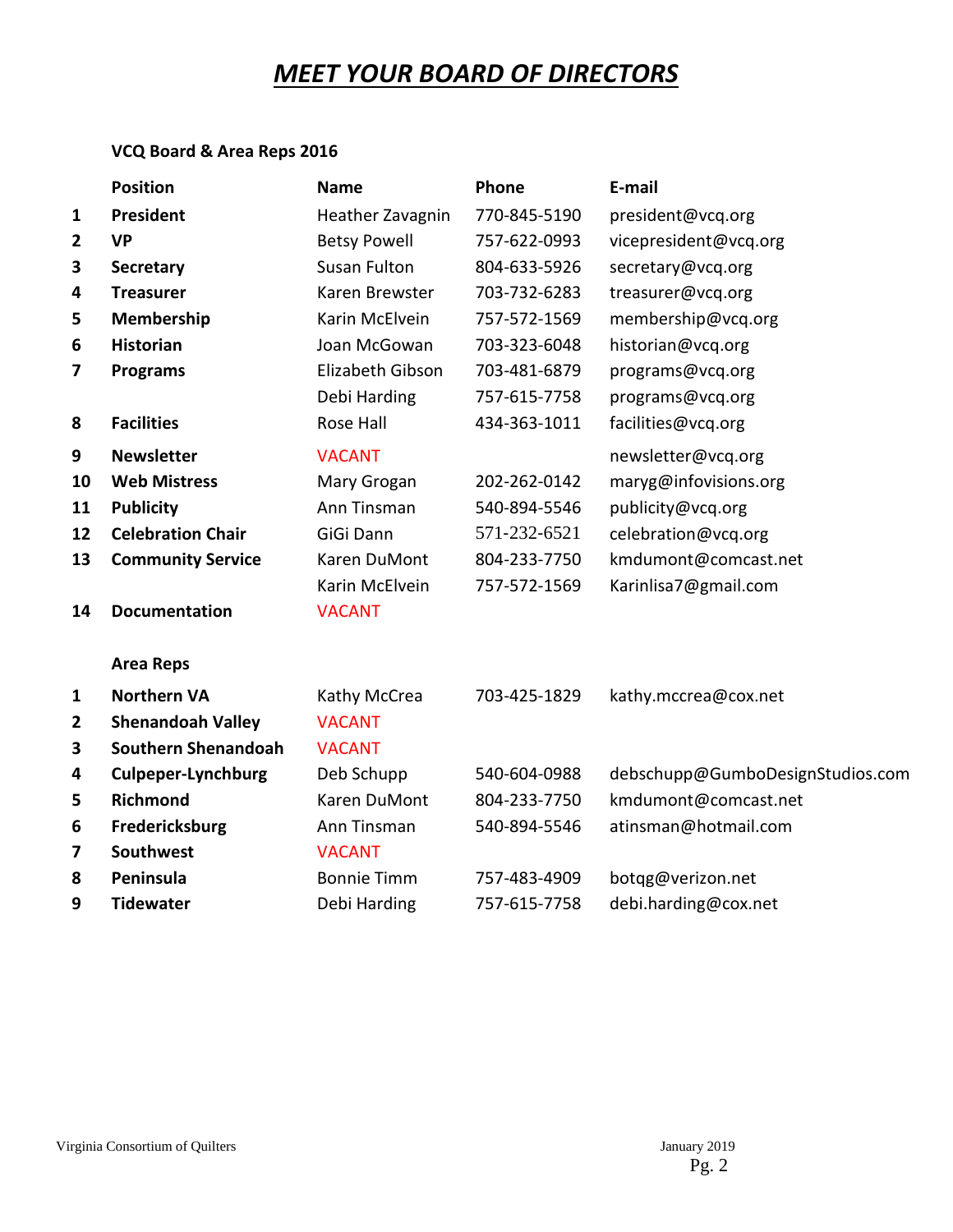#### **VCQ General Meeting Minutes-November 2018**

VCQ November Quarterly Meeting Minutes-November 10, 2018

Heather Zavagnin calls meeting to order at 2:15 p.m. **President:** Heather thanks members for attending. Notes that Lesly-Claire Greenberg and Pat Turley had blocks included in the Quilt of the Month for November. Sue Hickman also had a Lion King Quilt displayed at the museum.

Heather Zavagnin recognizes our new member, Sue Hickman with a VCQ basket, mug and goodie bag. Heather Zavagnin reminds members that we have cards for Mr. Harriman's birthday and a get-well card for Alice Kennedy. She also mentions that our Memorial Tree Quilt is on display for VCQ members who have passed away this year.

**Treasurer:** Karen Brewster gives the treasurer's report and states that our revenue and quarterly expenses are down and that the November workshops are not reflected in the report. Elaine Breiner makes a motion to accept treasurer's report, Pat Turley seconds and motion passes.

**Secretary:** Susan Fulton is absent. Heather states the minutes of the August meeting were published in the newsletter. No additions or corrections were noted. A motion to accept the August minutes is made by Bonnie Sharpe, Sally Hurst seconds and motion passes.

**Membership:** Karin McElvein states that we have 21 new members as of November making our total 238. Karin gives Sue Hickman an additional goodie for being a new member.

**Charity:** Karin McElvein presents a box of donations from Quilters Dream as a thank you for the ALS Quilts given. She reminded everyone that the quilts do not need to be washed or ironed before turning them in and to please add a label on quilts.

**Facilities:** Rose Hall gives the locations for the next quarterly meetings: VA Beach – March 2019, Glen Allen – May 2019. August and November 2019 are still being worked out.

**Program Chair**: Elizabeth Gibson is absent. Heather read from Elizabeth's written submission. For March in Virginia Beach, I have Paula Harr and Karen Lee Carter under contract. They will be teaching Rope Baskets and Crazy Quilting respectively. I am also talking with Sandra Fraenkel about teaching at this meeting. In the hopes of a good turnout in March, I would like to book one more teacher. For May in Richmond, Penni Domikis of Cabin in the Woods Quilting has agreed to return and teach her pickle dish pattern. Those who bought her template last time will be able to use it again. I am also talking with Deb St Cyr about teaching a class for us. She has been recommended by member, Michelle Scott. I would like someone else who could teach a non-machine class (either hand work or an art concept, etc.) If you know of a recommendation, please send it my way.

**Newsletter:** Next deadline for the newsletter is January 4, 2019. Please submit to **newsletter@vcq.org**. VCQ is looking for a VCQ is looking for a Newsletter Editor.

**Community Service:** Karin McElvein announced that 24 bassinette covers were made and only three people were sewing! They have cut 36 covers that just need to be sewn. Rose Hall donated 10 bolts and Heather Zavagnin will make ALS Quilt Kits.

#### **Old Business:**

Heather announced that we still need Area Reps for Southern Shenandoah Area, (includes Roanoke) and Southwest VA. Area. Also needed is a Documentation Chair.

#### **New Business:**

Membership voted for 2019 Board: Nominees are Heather Zavagnin for President, Susan Fulton for Secretary and Joan McGowan for Historian.

Kathy McCrea made a motion to accept the nominees for the 2019 Board, Mary Grogan seconded, motion passed.

Heather Zavagnin adjourns business portion at 3:30 p.m. and show-n-tell began.

Minutes Submitted by Yvette Cienski for Susan Fulton

Virginia Consortium of Quilters January 2019 **Calendar of Events**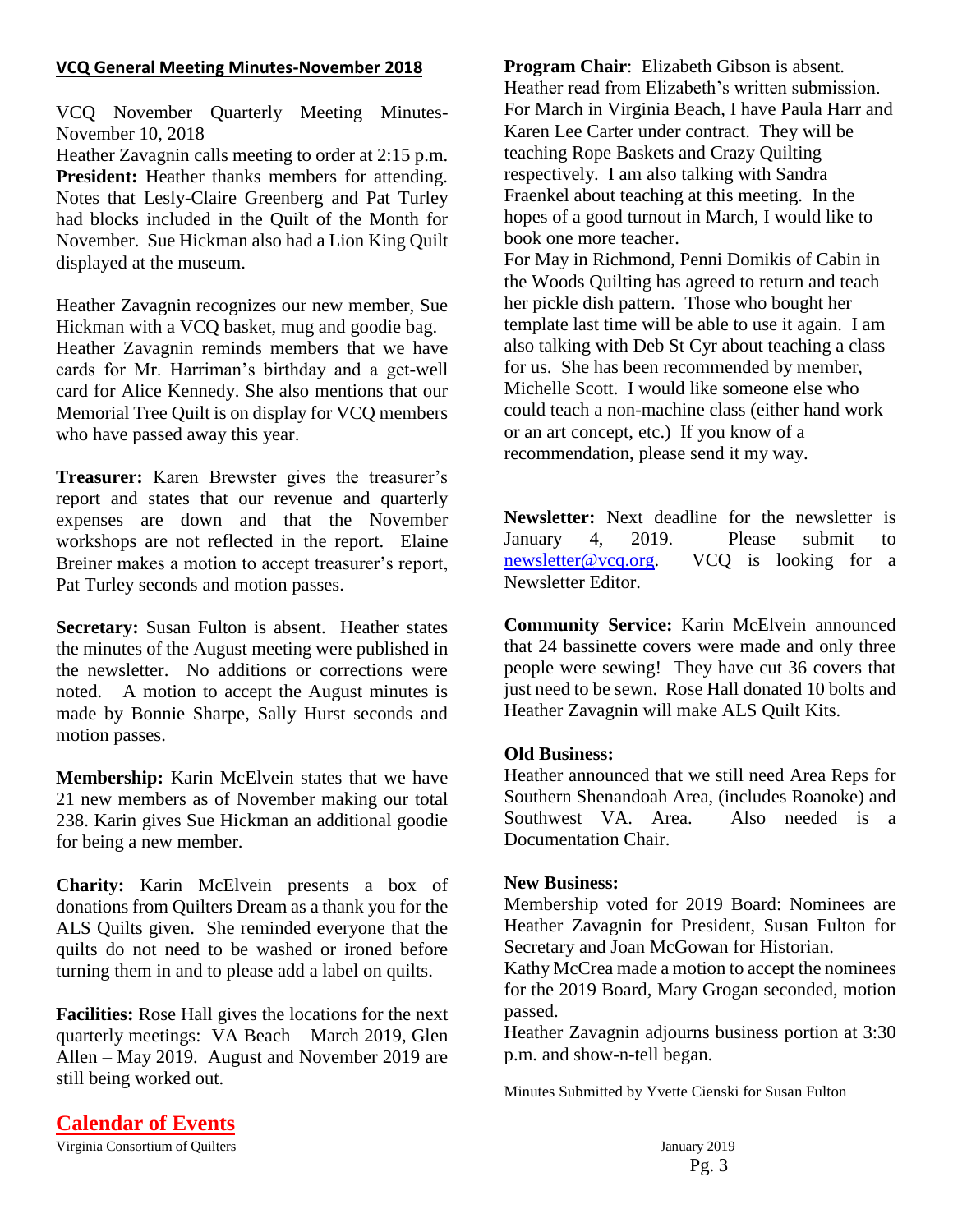**February 29-March 3, 2019**

Mid-Atlantic Quilt Festival Hampton VA [https://www.quiltfest.com/upcoming-shows-and](https://www.quiltfest.com/upcoming-shows-and-events/mid-atlantic-quilt-festival/)[events/mid-atlantic-quilt-festival/](https://www.quiltfest.com/upcoming-shows-and-events/mid-atlantic-quilt-festival/)

**March 30-31, 2019** Stonehouse Quilters and Cabin Branch Quilt Show Manassas, VA <https://www.stonehousequilters.org/quiltshow/>

**March 29-30, 2019** Star Quilters present Inspired Piecemakers Roanoke, VA <https://starquilters.org/2019-show/>

**April 12-14, 2019**  Northern Shenandoah Valley Quilt Show [www.nsvquiltshow.com](http://www.nsvquiltshow.com/)



\*\*\*\*\*\*\*\*\*\*\*\*\*\*\*\*\*\*\*\*\*\*\*\*\*\*\*\*\*\*\*\*\*\*\*\*\*\*\*\*

**VCQ 2018 Events:**

**March 9, 2019** – Virginia Beach **May 11, 2019** – Richmond **August 10, 2019** – TBD **November 9, 2019** ‐ TBD

The following are the **Deadline Dates** for item submissions to the newsletter staff:

**Mar. 15, 2019** for May 11th meeting **Jun. 7, 2019** for August 10th meeting **Sept. 6, 2019** for November 9th meeting

Material can be sent electronically (preferred) to newsletter@vcq.org

| <b>Advertising</b><br>For Newsletter per Issue & Roster |            |         |  |  |
|---------------------------------------------------------|------------|---------|--|--|
|                                                         | Newsletter | Roster  |  |  |
| Business Card-2"x3.5"                                   | \$10.00    | \$20.00 |  |  |
| 1/4 Page-5.25"x4"                                       | 15.00      | 30.00   |  |  |
| 1/2 Page-5.25"x 8"                                      | 30.00      | 60.00   |  |  |
| Full Page-8" x 10.5"                                    | 50.00      | 100.00  |  |  |
| <b>Inside Back Page</b>                                 |            | 125.00  |  |  |
| Classified Ad (50 word max - Newsletter only)           |            |         |  |  |

Send ads to **newsletter@vcq.org** and check made out to VCQ



# **CALENDAR OF EVENTS AT VIRGINIA QUILT MUSEUM**

Do *you* have a passion for quilting in Virginia and the Virginia Quilt Museum? Then sit down in a comfy chair at the raffle quilt table and be a "White Glove Person" on Friday, March 1, 2019. Job requirements: willing to spread the news about the Museum and your Love of Quilting! Contact Paula Golden at **[paulacgolden@comcast.net](mailto:paulacgolden@comcast.net)** to sign up for one (or more) two hour shifts.

Please feel free to share this request with family, friends, fellow quilters......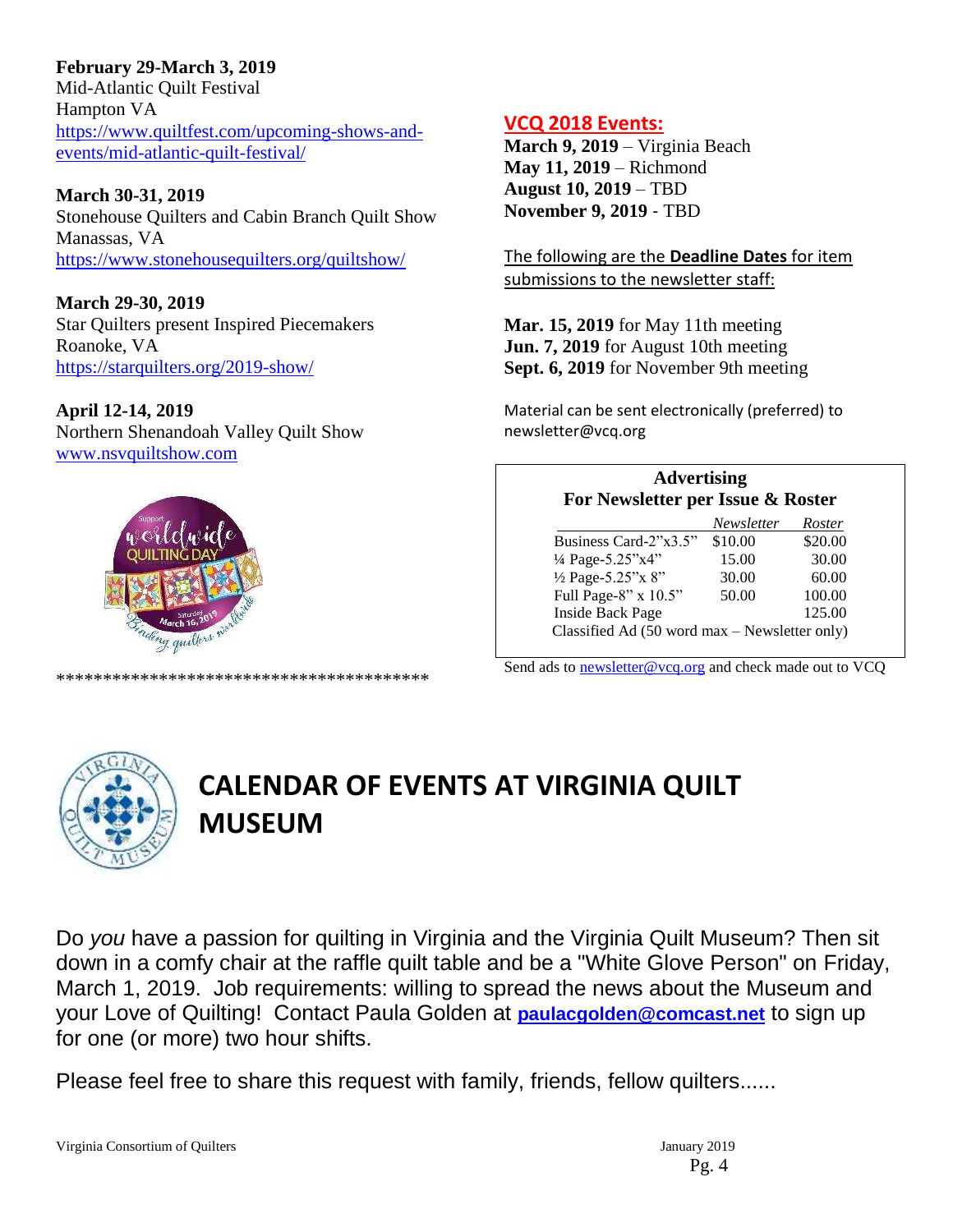## **Virginia Consortium of Quilters Application for Membership**

| Eman address.<br>(By providing my email address I understand that I will receive the newsletter electronically <u>unless</u> I check the box<br>below.)                                                                    |                                                                                                                                       |  |  |  |  |  |  |
|----------------------------------------------------------------------------------------------------------------------------------------------------------------------------------------------------------------------------|---------------------------------------------------------------------------------------------------------------------------------------|--|--|--|--|--|--|
|                                                                                                                                                                                                                            | $( )$ I wish to receive a <i>paper copy</i> of the quarterly newsletter.                                                              |  |  |  |  |  |  |
| Your membership can be paid for multiple years (up to 5 years) with this form. This date will be on your<br>membership card and the mailing label of each newsletter. If dues increase during this period, yours will not. |                                                                                                                                       |  |  |  |  |  |  |
| (\$25.00 per year, up to five years only.)                                                                                                                                                                                 |                                                                                                                                       |  |  |  |  |  |  |
|                                                                                                                                                                                                                            | () Renewal Amt: \$_______________________(make check payable to "VCQ" and include SASE)<br>(\$25.00 per year, up to five years only.) |  |  |  |  |  |  |
| <u><b>Renewal Members Only: Please enclose with your payment and application, a self-addressed stamped</b></u><br>envelope (SASE) for your membership card.                                                                |                                                                                                                                       |  |  |  |  |  |  |
|                                                                                                                                                                                                                            | $( ) I$ am a member of a local quilt guild/group: $($ List all guilds)                                                                |  |  |  |  |  |  |
| () I teach and/or lecture about quilting.                                                                                                                                                                                  |                                                                                                                                       |  |  |  |  |  |  |
| $($ ) I may be willing to drive others from my area to VCQ meetings.                                                                                                                                                       |                                                                                                                                       |  |  |  |  |  |  |
| <b>Mail to:</b><br>Karin McElvein, Membership Chairperson<br>1309 Maplewood Ave.<br>Norfolk, VA 23503<br>Questions: membership@vcq.org                                                                                     |                                                                                                                                       |  |  |  |  |  |  |
| <b>For Membership Only:</b>                                                                                                                                                                                                | Area                                                                                                                                  |  |  |  |  |  |  |
|                                                                                                                                                                                                                            | CK Dep___; Mem List updated __; Card Sent____                                                                                         |  |  |  |  |  |  |
| Amt: $\frac{1}{\sqrt{2\pi}}$                                                                                                                                                                                               |                                                                                                                                       |  |  |  |  |  |  |
| Ck. No.<br>Exp. Year:                                                                                                                                                                                                      | New Member Packet: Letter _; Name Badge __ Card__                                                                                     |  |  |  |  |  |  |
| Revised 5/10/17                                                                                                                                                                                                            |                                                                                                                                       |  |  |  |  |  |  |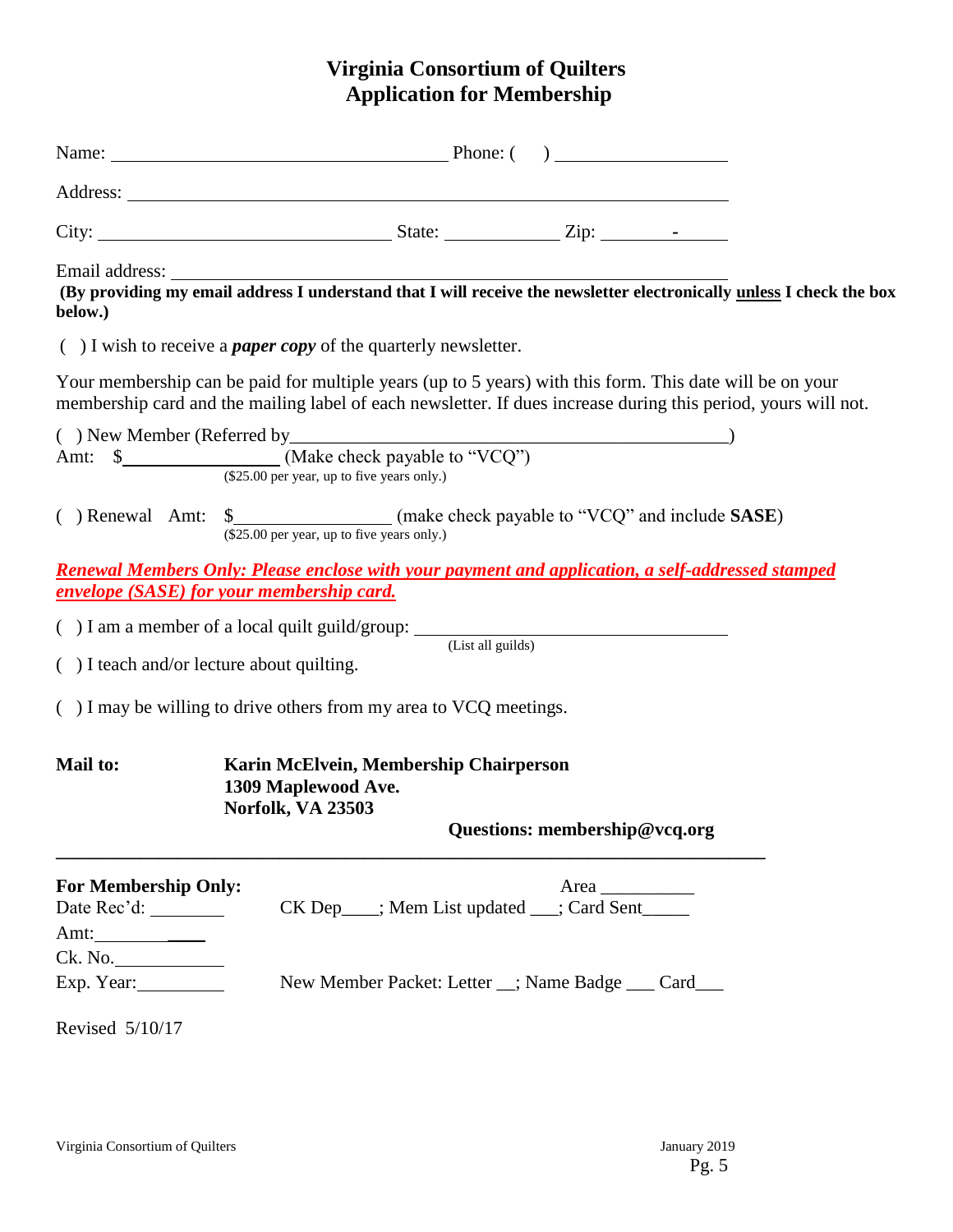## **March 9, 2019 Meeting & Workshop in Virginia Beach, VA**

## **Lodging & Meeting Accommodations:**

#### **Double Tree by Hilton Hotel Virginia Beach**

1900 Pavilion Drive Virginia Beach, Virginia 23451 757-422-8900 Rooms for Friday/Saturday night \$119.00 plus taxes (\$137.66 per night). Last day to make reservations is February 16<sup>th</sup>. [https://doubletree.hilton.com/en/dt/groups/personalized/O/ORFBNDT-VCQ-](https://doubletree.hilton.com/en/dt/groups/personalized/O/ORFBNDT-VCQ-20190308/index.jhtml?WT.mc_id=POG)[20190308/index.jhtml?WT.mc\\_id=POG](https://doubletree.hilton.com/en/dt/groups/personalized/O/ORFBNDT-VCQ-20190308/index.jhtml?WT.mc_id=POG)

#### **Directions from the Hotel Staff**

Take I-64 East to I-264. Take I-264 East to Exit 22 (Birdneck Rd.). On the off ramp, stay in the middle lane and cross over Birdneck to Pavilion Dr, the hotel entrance will be on your left.

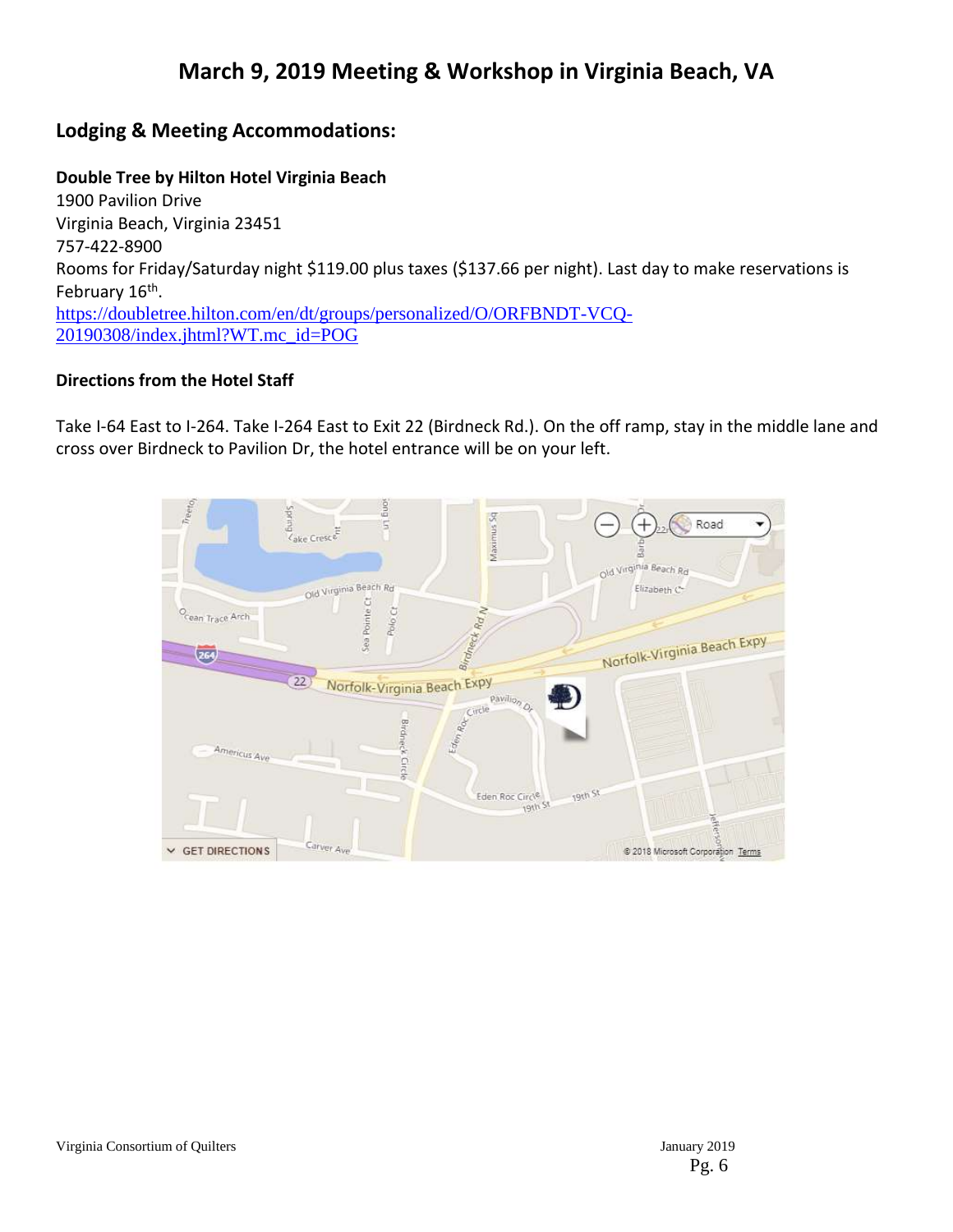## **Notes from Elizabeth:**

Your registration form and check to VCQ must be **postmarked by Friday, February 15, 2019** (3 weeks prior to event). **Registrations will close after this date without exception. Any registrations postmarked after February 15, 2019 will not be accepted and will be returned**. Please fill out your registration form completely as this information is very vital to ensure proper confirmation mailing of your postcards.

**You will receive a postcard with your registration confirmation – Please bring your postcard!! It is your ticket for lunch and door prize drawing. However, if you forget your card we will have blank index cards at the registration table for the door prize drawing.**

**Any cancellations must be made by February 15, 2019 to obtain a refund.**

**Please wear your nametag to the meeting so we can put names and faces together.**

#### **Friday, March 8, 2019 Schedule: Dinner on your own**

- $\triangleright$  6:00 PM Celebration 2020 Committee meeting at the hotel conference room
- $\geq$  7:00 PM VCQ Board meeting at the hotel conference room

#### **Saturday, March 9, 2019 Meeting Schedule:**

- $\geq 8:00 9:00$  AM Registration
- 9:00 Noon Workshops
- $\triangleright$  Noon 12:45PM Lunch
- $\geq 12:50 1:20$ PM Business meeting
- 1:30 3:30PM Workshops reconvene
- $\geq$  3:45 4:15 PM Show and Tell

# Quilt Shops near VA Beach

**Sarah's Thimble** 2245 W Great Neck Road, Suite 5 Virginia Beach, VA 23451 Ph: 757‐481‐1725 www.sarahsthimble.com

**Nancy's Calico Patch** 21 Hidenwood Shopping Center Newport News, VA 23606 Ph: 757‐596‐7397 [www.ncpquilting.com](http://www.ncpquilting.com/)

**A Different Touch** 107 S Military Highway, Suite B Chesapeake, VA 23320 Ph: (757) 366‐8830 [www.adifferenttouch.com](http://www.adifferenttouch.com/)

**Fabric Hut** 2340 E. Little Creek Road, Norfolk, VA 23518 Ph: 1‐877‐4‐FABHUT or 757‐588‐1300 [www.fabrichut.com](http://www.fabrichut.com/)

**Tidewater Sew N Vac** Virginia Beach - Great Neck 315 N Great Neck Road, Suite 376 Virginia Beach, Virginia 23454 Ph: 757-340-3481 [www.tidewatersewvac.com](http://www.tidewatersewvac.com/)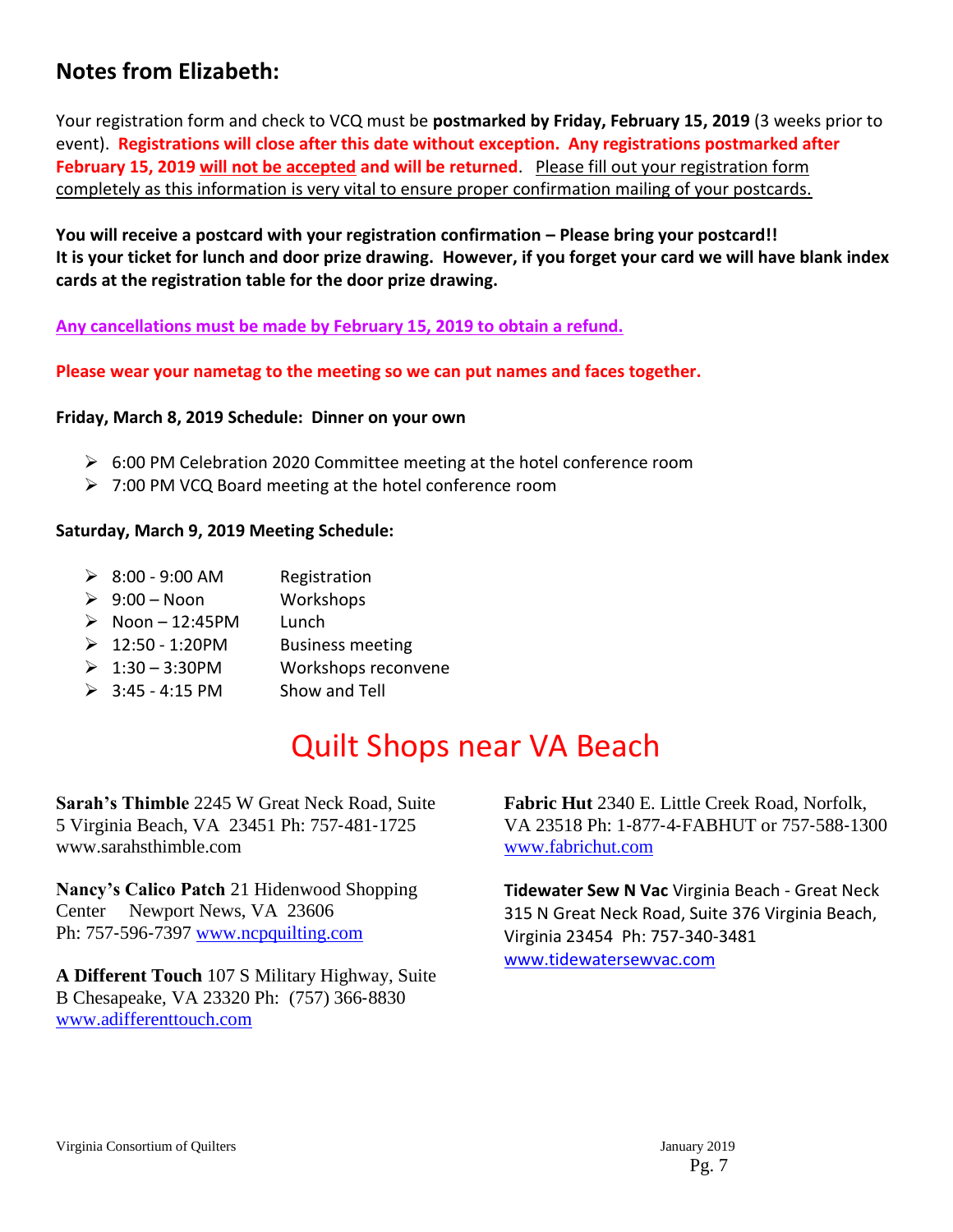Please follow instructions with workshop descriptions to order patterns and kits.

## **Workshops \*\*\*\*\*\*\*\*\*\* Workshops \*\*\*\*\*\*\*\*\*\* Workshops \*\*\*\*\*\*\*\*\*\***

## **Workshop A: Contemporary Crazy Quilt with Karen Lee Carter**



#### **One-Block Wall hanging or Pillow**

Learn the techniques for creating a crazy quilt by machine! A fun and simple crazy quilt block construction method will be presented. Learn how to enhance your blocks with your machine's decorative stitches and see a variety of embellishing techniques and options demonstrated. Students will make one block to create a 12" x 12" wall-hanging or finish as a 12" x 12" pillow**.** 

**Additional photo samples can be viewed at her website** at: [http://www.karenleecarter.com/contemporary](http://www.karenleecarter.com/contemporary-crazy-quilt-all-day.html)[crazy-quilt-all-day.html](http://www.karenleecarter.com/contemporary-crazy-quilt-all-day.html)

**Skill Level Required:** confident beginner-intermediate level

#### **Supply List:**

**Optional Kits Available**–cost \$25.00 Please have exact change.

Kits include fabric, embellishments, stabilizer  $& 1$  spool of coordinating thread, please bring additional supplies as outlined below.

#### **Supplies:**

14" x 14" Batting (prefer cotton-low loft) Neutral thread for piecing Hand sewing needle and thread Fabric scissors Rotary cutter & mat Monofilament thread (optional) Basting spray (optional) 14" X 14" muslin if you are making a pillow) 12" x 12" pillow form (if you are making a pillow)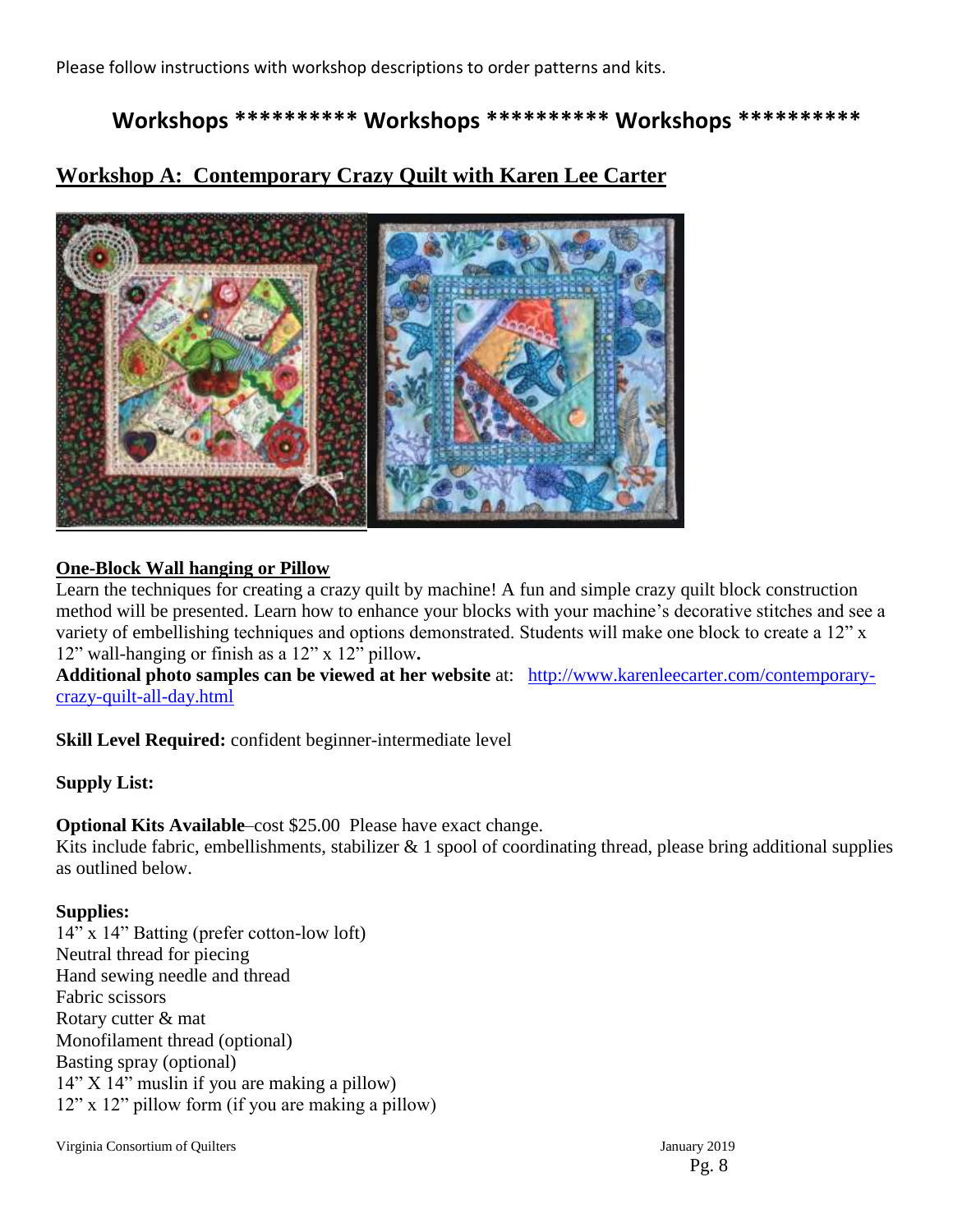### **Equipment:**

Sewing machine with zig zag or satin stitch (required) and decorative stitches (optional) *Bring your sewing machine instruction manual to class if you are not familiar with your decorative stitches* Machine needles- size 90/14 (quilting, embroidery or topstitch) Zig zag foot Open toe foot or clear appliqué foot  $1/4$ " foot Walking foot  $6\frac{1}{2}$ " square ruler (optional)

### **IF YOU ARE NOT PURCHASING A KIT YOU WILL ALSO NEED TO BRING:**

**Stabilizer:** 7" x 7" square of lightweight stabilizer (Pellon #910 or #806) **Fabric:**

Outer Border 1/3 yard Inner Border & Binding ¼ yard

Crazy quilt block 5-6 fat eights in a variety of colors & prints

Backing & sleeve fat quarter

### **Embellishments:**

For center of block 1 small embroidered piece, applique´or embellishment

For narrow inner border 1 ½ yards ribbon, cording or decorative trim

Assorted 12" lengths of lace, decorative trims, ribbon

Assorted buttons, beads and or charms

**Kits Include:** Kits include fabric, embellishments, stabilizer & 1 spool of coordinating

thread to make a 12" x 12" crazy quilt wall-hanging or pillow

**Kits do not include** 14" x14" batting required (see supply list above) or 12" x12" pillow form for students that choose to make a pillow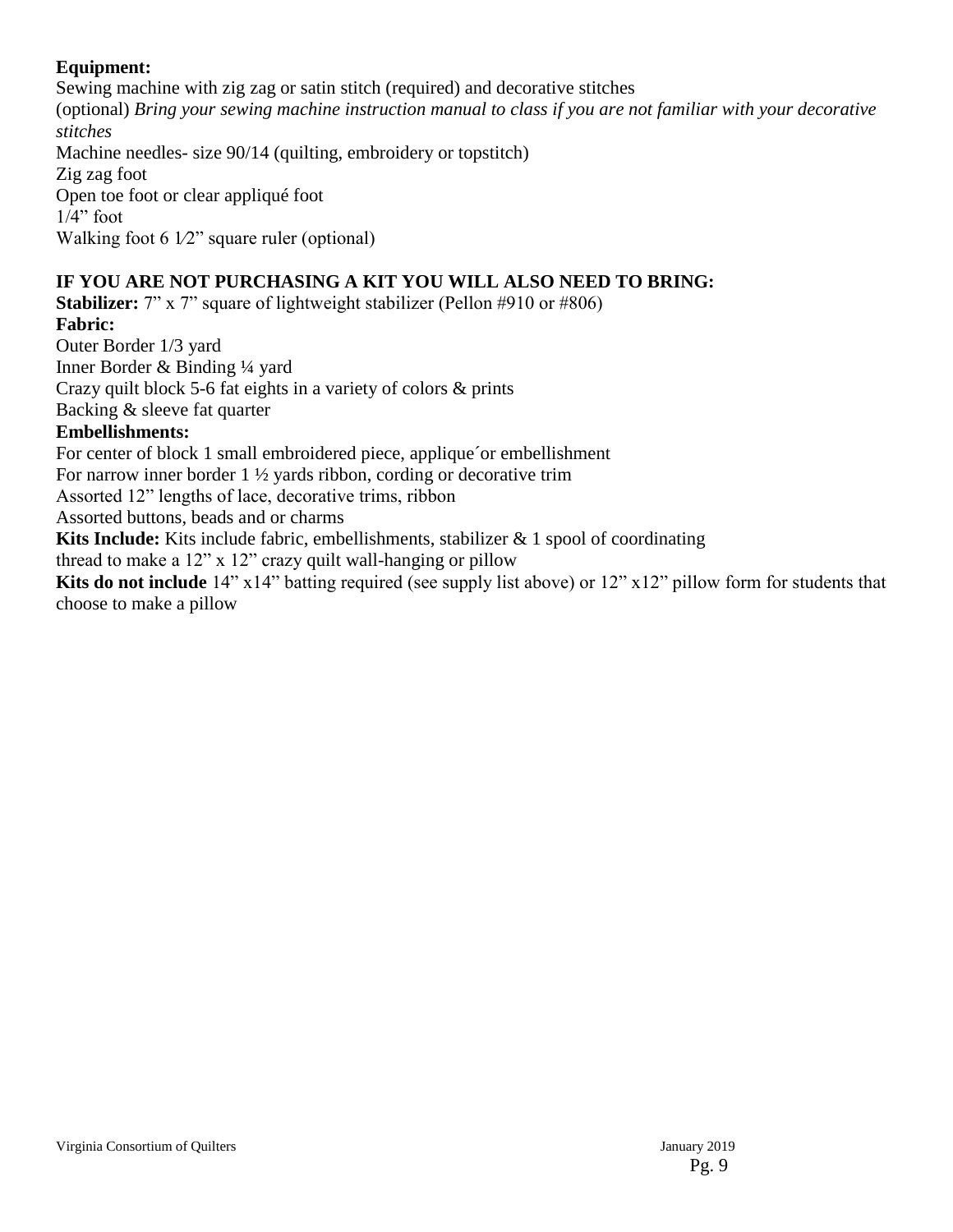## **Workshop B: Coiled Rope Basket with Paula Harr**

Machine Class



In this class members will learn the basics of making coiled rope bowls, trivets, and coasters. Differences in types of clothesline, fabric wrapped bowls, and methods of different ways to embellish and finish the bowls will be taught.

### **Skill Level Required:** Beginner **Supply List:**

- Sewing Machine with zig zag foot
- Scissors; thread clips.
- Glue Stick
- 50-100FT cotton clothesline. Available at Wal-Mart in hardware section. My favorite is "Hyper Tough Diamond Braid 3/16" but any brand will work to learn technique. Please cut ONE 8 foot length of rope for class, we will be starting the technique with a coaster.
- Strips of fabric should be cut 1"wide WOF. Can be all one color or scraps and whatever length you want/have to use.
- Pins and 2-3 binding clips.
- 4 threaded bobbins that coordinate with color of clothesline (white or beige) or with color of fabric strips.
- Thread can use variegated or solid. The bobbin thread will be on outside of bowl. The top thread will be on inside of bowl.

**About your teacher:** Paula Harr has been quilting since the 1980's and was the owner of Uncle Bertie's Quilt Shop in W.Va. until 1996. At heart, Paula is a traditional quilter who loves scrap quilting. She is the owner of Patchwork by Paula, which specializes in T-Shirt and Memory Quilts. She was commissioned by the Neptune Festival to make a T-Shirt Quilt of King Neptune Festival T Shirts. She has given programs to many guilds in the area on taking the pain out of designing a T Shirt Quilt. Recently she has become addicted to coiled rope bowls, which is a welcome change of pace. Paula is the Executive Secretary for Tidewater Quilt Guild.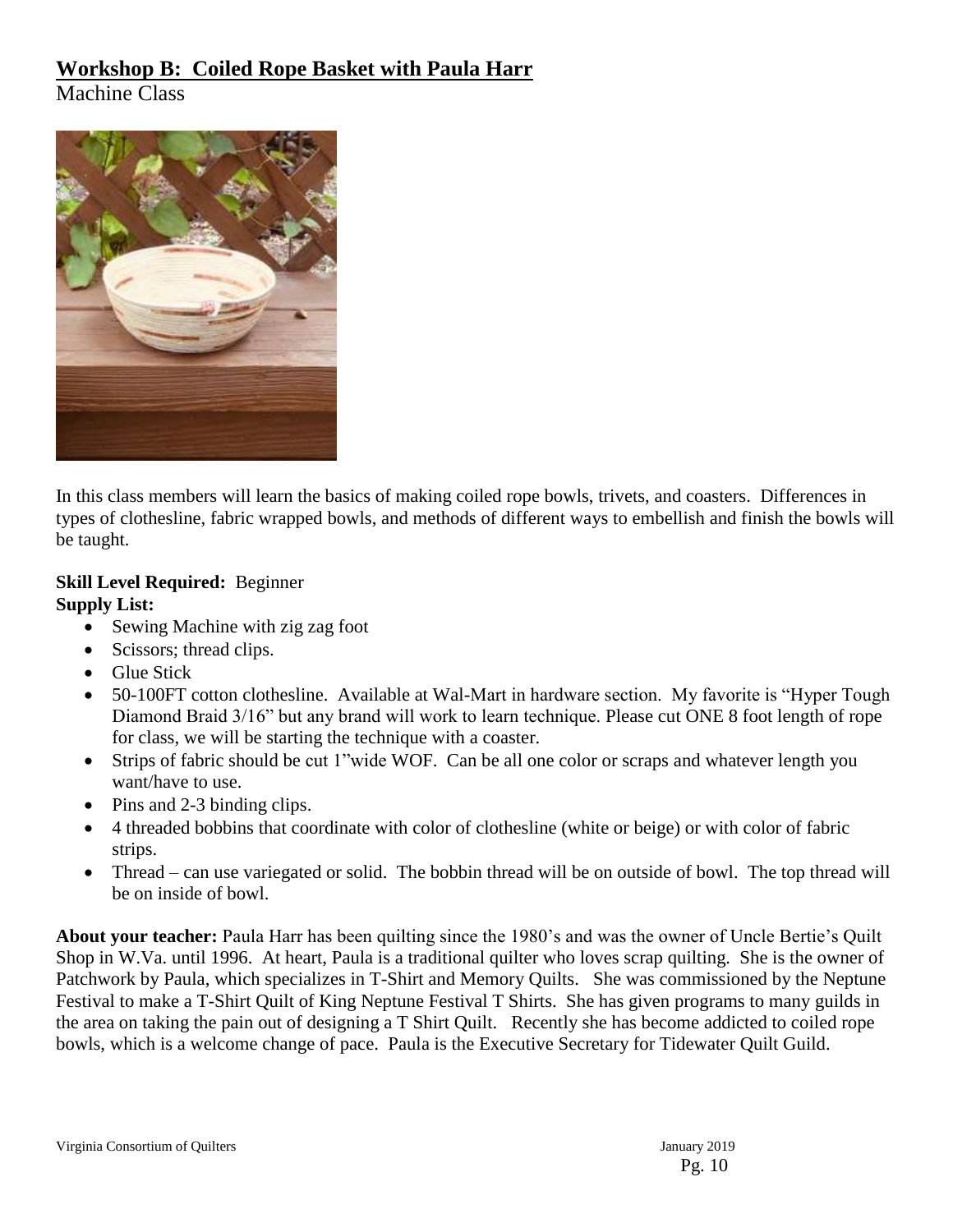

## **Skill level required** - Beginner

Start with the completed quilt block and learn the basics of wool applique. Nearly complete or complete in class.

**Supply List:** Pencil, Paper, Scissors for paper, small scissors for cutting wool, needle threader, and chocolate.

**Kit fee:** \$20.00 to include: a completed churn dash block, wool thread, needle, Heat-n-Bond, color photo, introduction to wool information. Please have exact change.

**About your teacher:** Sandra loves working with wool as well as adding it to traditional piecing. She has a small Etsy shop to sell kits for wool projects.

**Workshop D: Come Quilt with Me** Bring your own project to work on as you sit and quilt with other members and experience wonderful fellowship.







Virginia Consortium of Quilters January 2019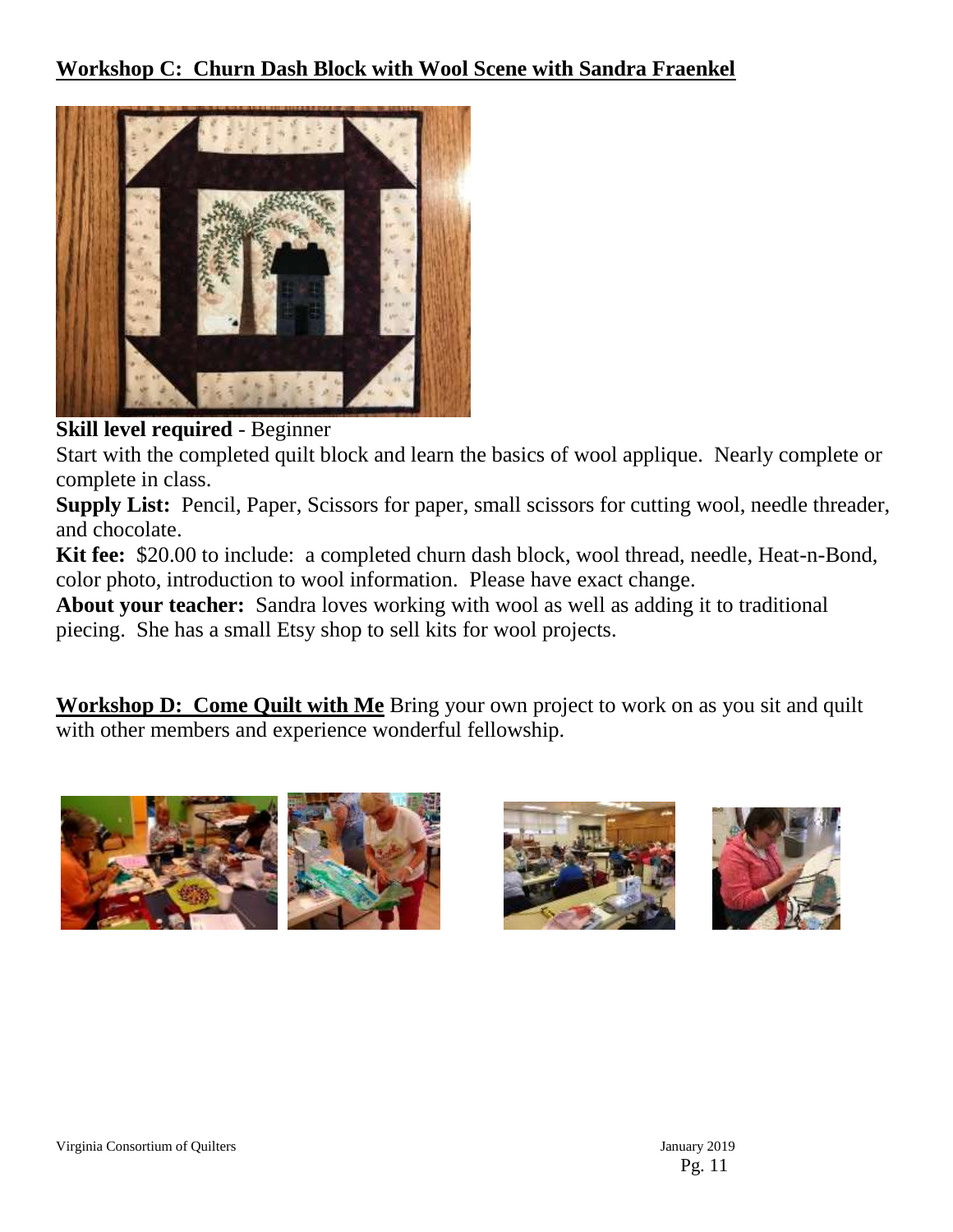## **VCQ WORKSHOP REGISTRATION FORM**

Registration form deadline: **Friday, February 15, 2019 Registrations will close after this date without exception.** 

**Any registrations postmarked after February 16, 2018 will not be accepted and will be returned. Any workshop cancellations prior to the deadline are eligible for a refund.** Please fill out **completely** and please **PRINT***.*  Name **Name Name Non-Member Non-Member** Address\_\_\_\_\_\_\_\_\_\_\_\_\_\_\_\_\_\_\_\_\_\_\_\_\_\_\_\_\_\_\_\_\_\_\_\_\_\_\_\_\_\_\_\_\_\_\_\_\_\_\_\_\_\_\_\_\_\_\_\_\_\_\_\_ State Zip Phone **Email** Choice of Workshop (includes lunch). Circle letters and indicate choice on line below. In the event your workshop choice is full and you are placed in CQWM, do you want the \$5.00 refund or donate it to VCQ? (please check your preference) \_\_\_\_\_\_\_\_\_\_\_\_\_Refund \_\_\_\_\_\_\_\_\_\_\_\_\_VCQ Workshop A: Crazy Quilt with Karen Lee Carter Workshop B: Rope Basket with Paula Harr Workshop C: Churn Dash Block with Wool Scene with Sandra Fraenkel Workshop D: Come Quilt with Me 1st choice\_\_\_\_\_\_\_\_\_\_\_\_ 2nd choice\_\_\_\_\_\_\_\_\_\_\_\_3rd choice\_\_\_\_\_\_\_\_\_\_\_\_

| Cost                                             |              |
|--------------------------------------------------|--------------|
| Member, Workshop                                 | \$45         |
| Member, Community Service/Come Quilt with Me     | \$40         |
| Non-member, Workshop                             | \$60         |
| Non-member, Community Service/Come Quilt with Me | \$50         |
| Host Guild Non VCQ committee member              | \$20** lunch |
|                                                  | only         |

\*\*A host guild non-VCQ committee member may register as a guest only for \$20 to include lunch and the business meeting. A non-VCQ visitor may attend any business meeting only and both must pre-register in order to have an accurate count for lunch.

Amount enclosed: \$ Pattern or supply fee, if any, is paid to teacher at time of class unless directions within workshop description say otherwise. Please try to bring exact change for patterns and kit fees

Are you willing to be a class helper? Yes No

Are you bringing a sewing machine to Come Quilt with Me? Yes No

Were you referred or invited by a VCQ member? Yes No

If so, please write in their name\_\_\_\_\_\_\_\_\_\_\_\_\_\_\_\_\_\_\_\_\_\_\_\_\_\_\_\_\_\_\_\_\_\_\_\_\_\_\_\_\_\_\_\_\_. Special lunch requirements:

Vegetarian\_\_\_\_\_\_ Gluten-free\_\_\_\_\_\_ Allergic to \_\_\_\_\_\_ Send workshop registration form and your check **payable to VCQ** to Debi Harding, 2356 Bizzone Circle, Virginia Beach, VA 23464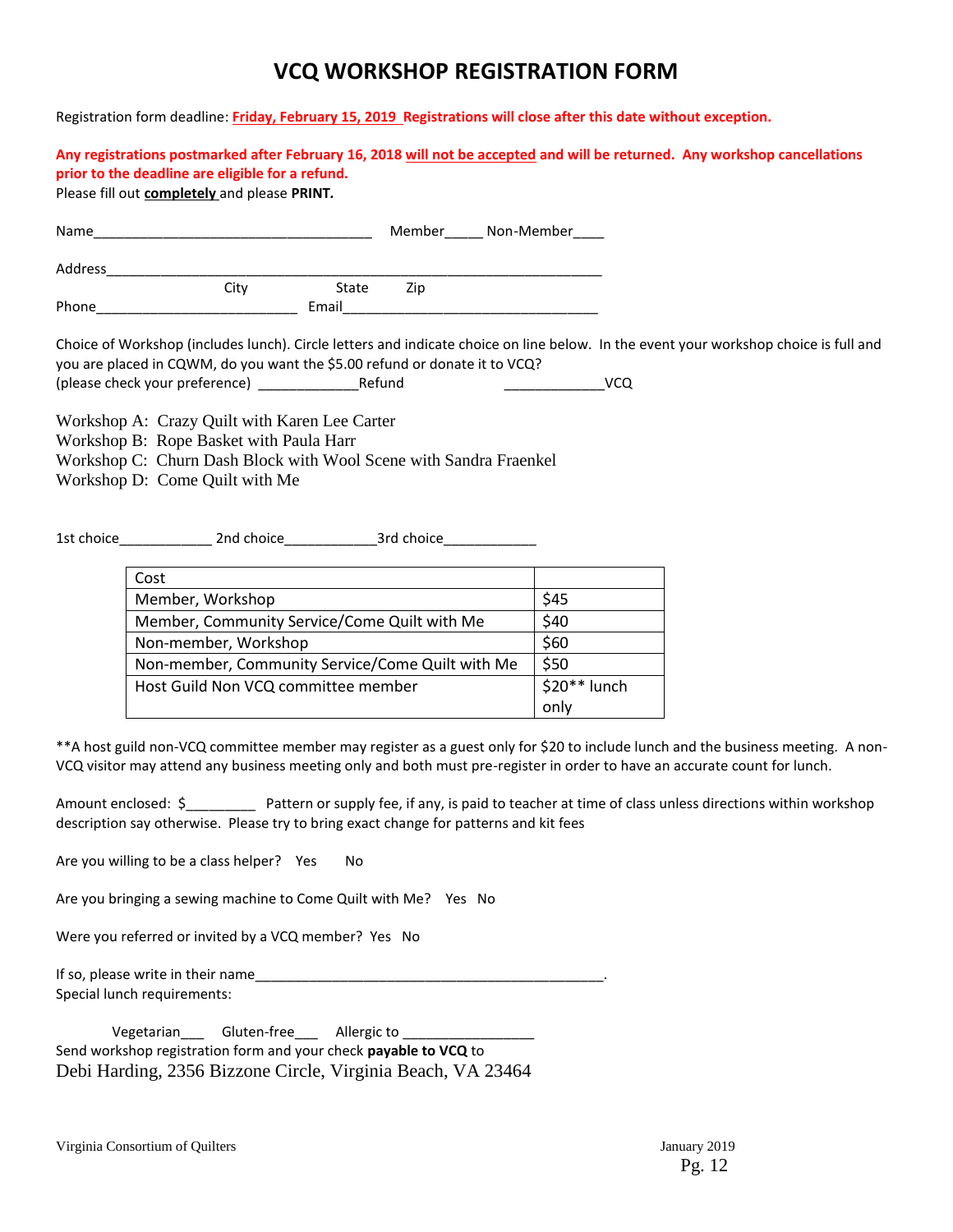#### **TREASURER'S REPORT AS OF 12/26/2018**

Money Market: \$16,015.02 Checking Account: \$9,134.56

## PG Fiber2Art Susan Price and Elizabeth Gibson **Original Design Thermofax Screens** Custom Screens from your designs Etsy Shop: http://www.etsy.com/shop/PGFiber2Art Email: PGFiber2Art@gmail.com Original design thermofax screens for use on fabric, paper, or other surface design. Use with screen printing inks or textile paints. Design Studios ımbo Patterns, Lectures, Workshops Deborah Schupp Textde Artist, Quilt Designer & Teacher 540-604-0988 17163 Tally Ho Troil ~ Brandy Station, Virginia 22714 debschupp@gumbodesignstudios.com ~ www.GumboDesignStudios.com

**VCQ will be scheduling meetings all over the state. If your guild would like to sponsor a meeting contact one of the Board members. If you know of a quilting teacher we would be interested in, please contact Elizabeth Gibson, Programs Chair/Teachers at**  programs@vcq.org or 703-481-6879

Virginia Consortium of Quilters January 2019